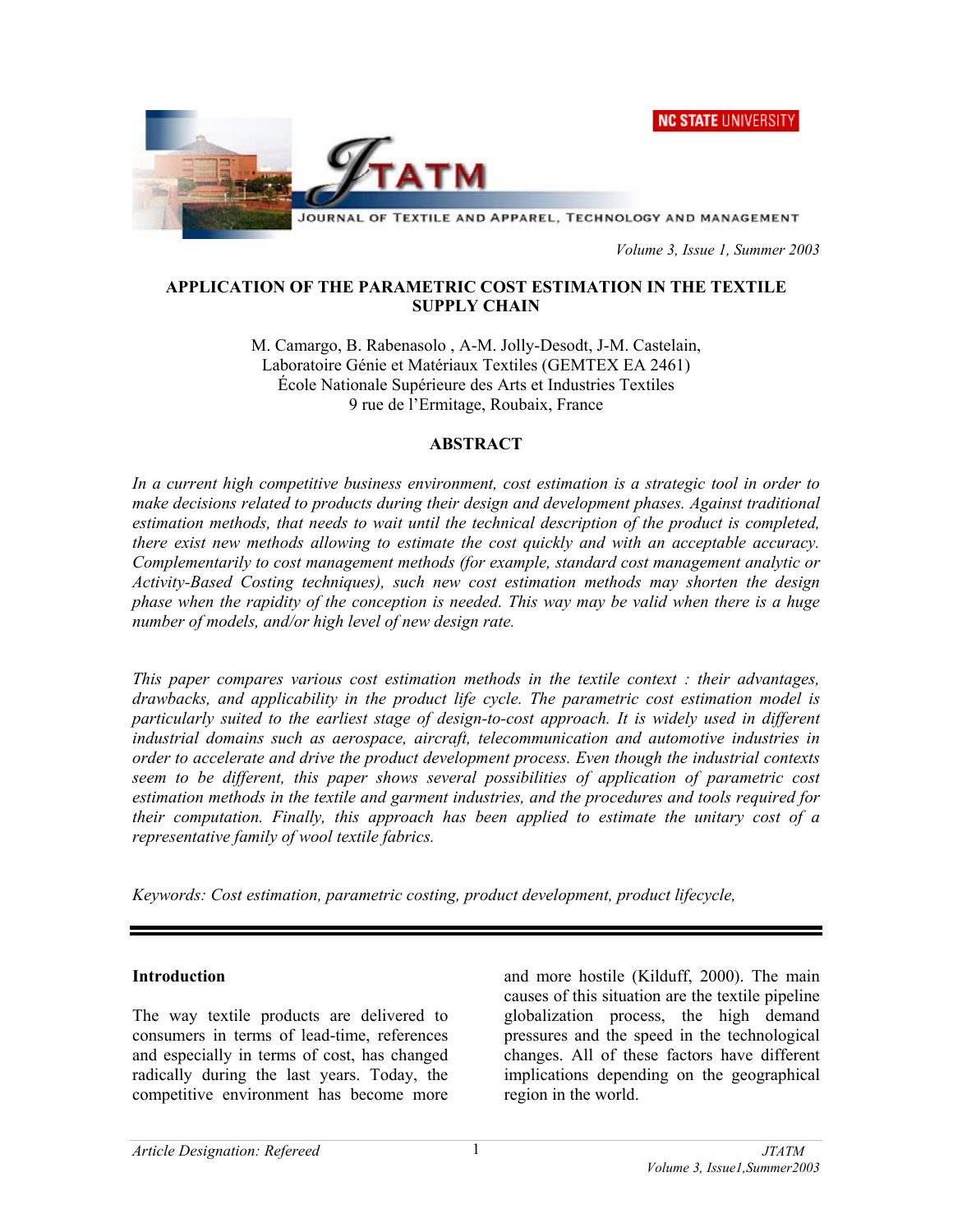Fortunately enough, the existing information technology and the available computational tools greatly help to manage this supply chain, and they are an opportunity to develop new decisional and managerial tools that can analyze and effectively integrate many information from various sources in the supply chain.

In this paper, the authors study the cost estimation methods which are applicable at the earliest design phase of the textile and garment products. The main goal is to give fast and accurate estimation tools for designers, when the technical description of the product and the possible production circuits are not known or decided. This is, for example, the case for firms with a centralized design department or with international "offshore" process, where the communication between these early designers and the manufacturers is not yet established. This communication may also need too much delay or excess of information exchange.

The first problem for cost estimation is the total cost allocation of the product. In fact, the total cost has now more indirect cost components, which is a non-negligible share percentage. Because all the activities are being done at different places, the actual supply chain is more complex, and this fact has changed the product cost structure.

However, the cost calculation in the textile industry is still almost exclusively based on the production cost data. A current industrial practice is to estimate the indirect costs (overheads and general sales and administration) as a multiplication of the production cost by an index factor. Specifically in the textile and garment industry, researchers (Hergeth & Rendall, 1999, Mendoza, 1994), showed consecutively that the indirect cost allocation does not have the same behavior and variations as the direct cost. In fact, direct cost usually varies with the level of output, standard time and raw materials consumption. However, the design cost and the indirect cost (overheads sales and administration expenses) cannot be estimated as direct cost

factors. In other words, these indirect costs do not necessarily follow the same patterns for all products. For that reason, more accurate cost allocation methods as Activity-Based Costing (ABC) has been introduced (Kaplan et al, 1998), but seems not to be yet widely used in the textile and garment industry. Some criticisms indicate that the main reason for this will be that ABC is more complex and time consuming than traditional costing systems (Lee & Ryder, 1996).

In this study, we assumed this standard cost as exact. Nevertheless, when a new product evaluation is needed, for the coming season, the first cost estimation is an extrapolation on the basis of the standard cost of the previous season. This estimated cost is not necessarily right for the existing products and neither for a new product. The main problem we want to study, is the cost estimation for an innovative or new textile product at the early design stage. The main objective to find a simple and accurate method (at least with the same level of error).

It is well know that the market success for this new textile product is a combination of features (aesthetics and functional characteristics), market schedule, and cost. During the product design and development process, when different alternative designs are being performed, it is difficult to determine the final cost for a new product. It is a challenge to integrate the product cost as an input variable for decision makers at the design process through the cost estimation tools. There is also an imperative need to minimize the time to market. Meanwhile, the products designed must also be economically manufactured.

But at this stage, we do not know the entire product details included in the work breakdown structure (WBS), them we cannot use the traditional estimation methods. At the same time the design activity is increasingly under different kind of pressures. The high degree of product innovation imposed by the new marketing strategies varies as the mass customization, the volume and diversity of orders in the producer-retailers cycle, and the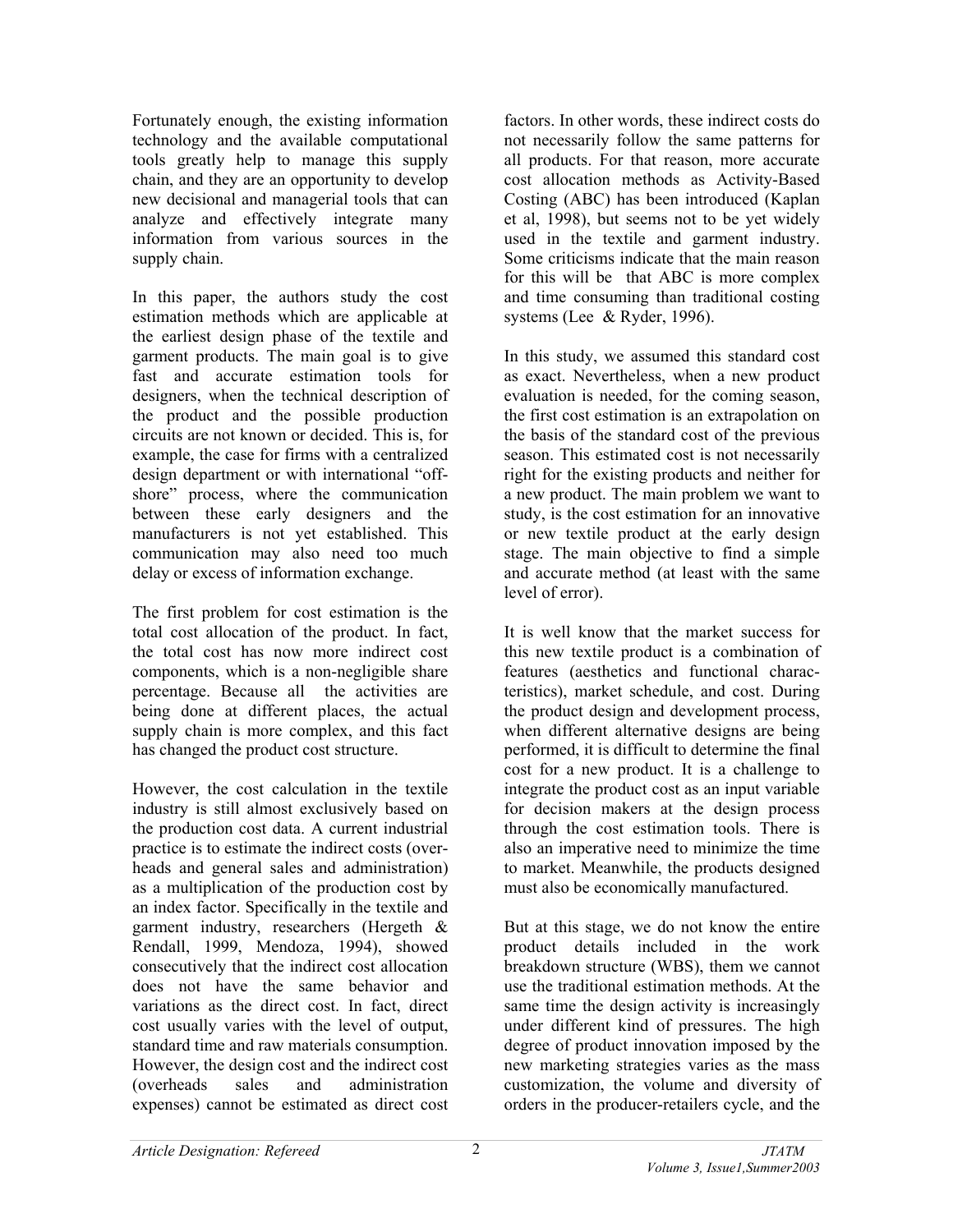numerous new applications in the field of technical textiles.

At these conditions, the economical evaluation of a new product must be done in a real time through the supply chain but at the same time assuring the product profitability.

For that reason, the present research project is looking for methods allowing a better interaction between the design parameters, while keeping an accurate cost estimation.

The next sections show the way we propose to solve the two main cost estimation problems mentioned in the introduction of this paper. Section 2 shows the current practices for the cost estimation, sections 3 and 4 study the possibilities of application of cost parametric models in the textile product life cycle, and necessary steps for parametric cost modeling. Sections 5 and 6 show a case of application in the textile field and the further application and development possibilities.

#### **The Current Practices for Cost Estimation**

The first step of this project was a broad analysis of cost estimation methods. For the textile and garment industries, there exists in practice, two main estimation methods: the analogical, and the analytical cost estimation. The last method which may be of interest, is the parametric cost estimation, not yet applied within the textile sector.

### **I. Analytical cost estimation**

Traditionally, the analytical approach is the most demanding in terms of data volume and details. At the design stage, the analytical method allows evaluation of the cost of a product from a decomposition of the work to elementary tasks and parts (bill of materials). Then, one estimates respective costs of these tasks. This method uses data stemmed from the accounting department of the company. In practice, the estimation of costs by the analytical method is used during development and production phases to estimate the

production costs of a new product. The limiting factors of this method are: a) it is applicable only when the details of the product and the means of production are well known, and b) it consumes time and resources for very detailed actual cost data.

### **II. Analogical cost estimation**

This is a "comparative" method, based on physical similarities between current products and a new product. The analogical method (Farineau, 2001) allows evaluation of the cost of a product compared with costs of other already existing products. This technique consists of defining a codification of parts, frequently a morpho-dimensional codification, and comparing physical features and functions of a new product with those already released on existing products. This method is mainly used through technologically similar products. The analogical method presents diverse advantages: a) its low cost, and b) its ability to propose rapidly a solution. However this method generally requires an important database. Under huge variation of products, simplistic or subjective analogical estimation may not be effective, and requires expert competencies. However, the "case based reasoning" (Duverlie, 1996) will make a more accurate estimation and works in a transparent way for the for the user.

### **III. Parametric cost estimation**

Today, parametric models are widely used throughout the world, and often are used as the primary or, in some cases, the sole basis for estimating. They are especially useful at the earliest stages of design in a program where detailed information is not yet available. The parametric model is a series of Cost Estimation Relationships (CER), ground rules, assumptions, relationships, variables and constants that describe and define a specific situation. The CER is a mathematical expression, giving cost as a function of one or more cost driver variables. The main advantages in using CER are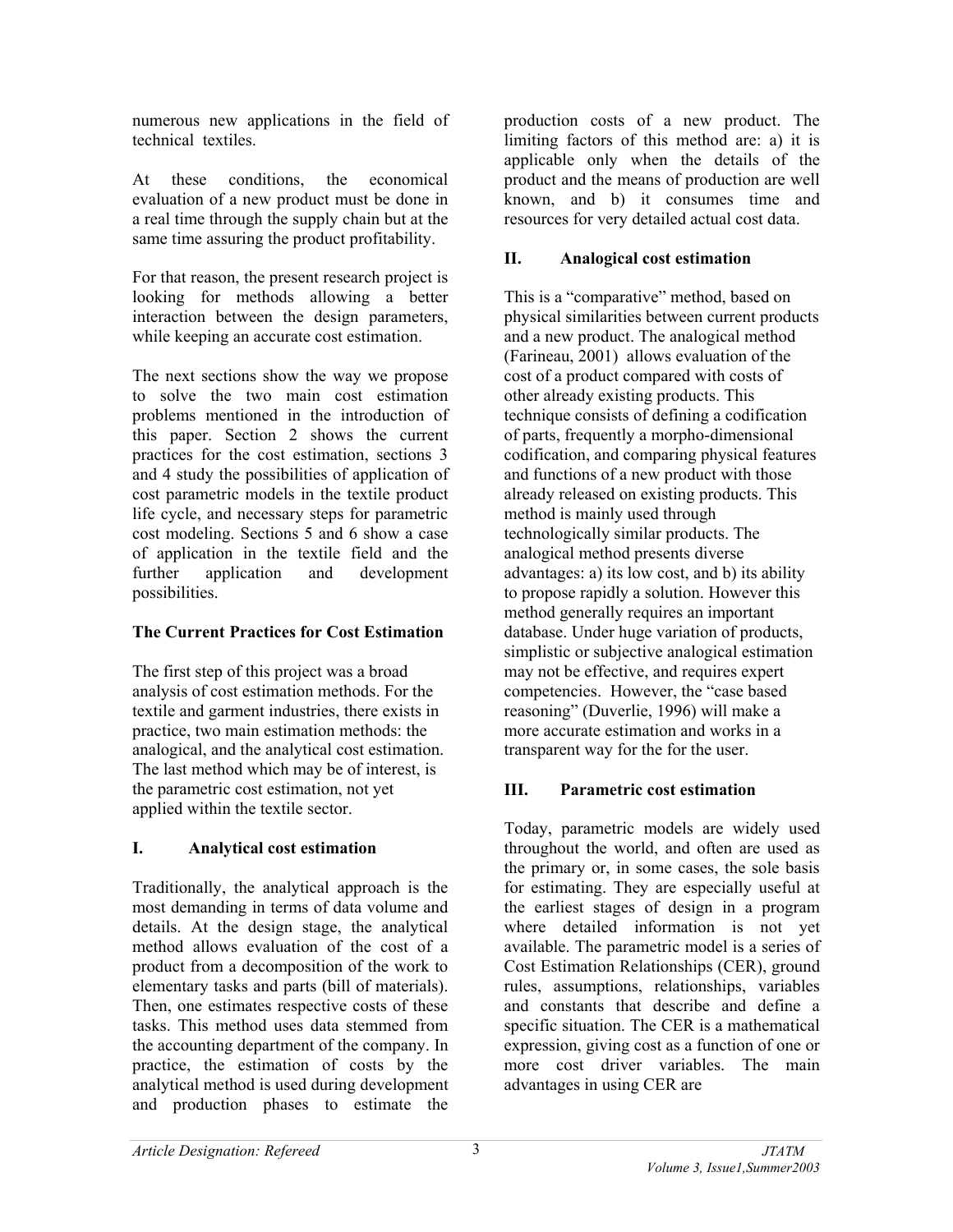- It allows the user to provide quick estimates without a great deal of detailed information (Long, 2000)
- The CER are based on actual product cost history, and reflects impacts on cost growth, schedule changes, and engineering changes.

|             | Parametric | Analogical | Analytical |
|-------------|------------|------------|------------|
| Conception  |            |            |            |
| Development |            |            |            |
| Production  |            |            |            |
| Operating   |            |            |            |
| After sales |            |            |            |

Table 1: Applicability of the cost estimation methods in the product life cycle (Long, 2000)

Figure. 1: Fields of application for the cost estimation in product development process.

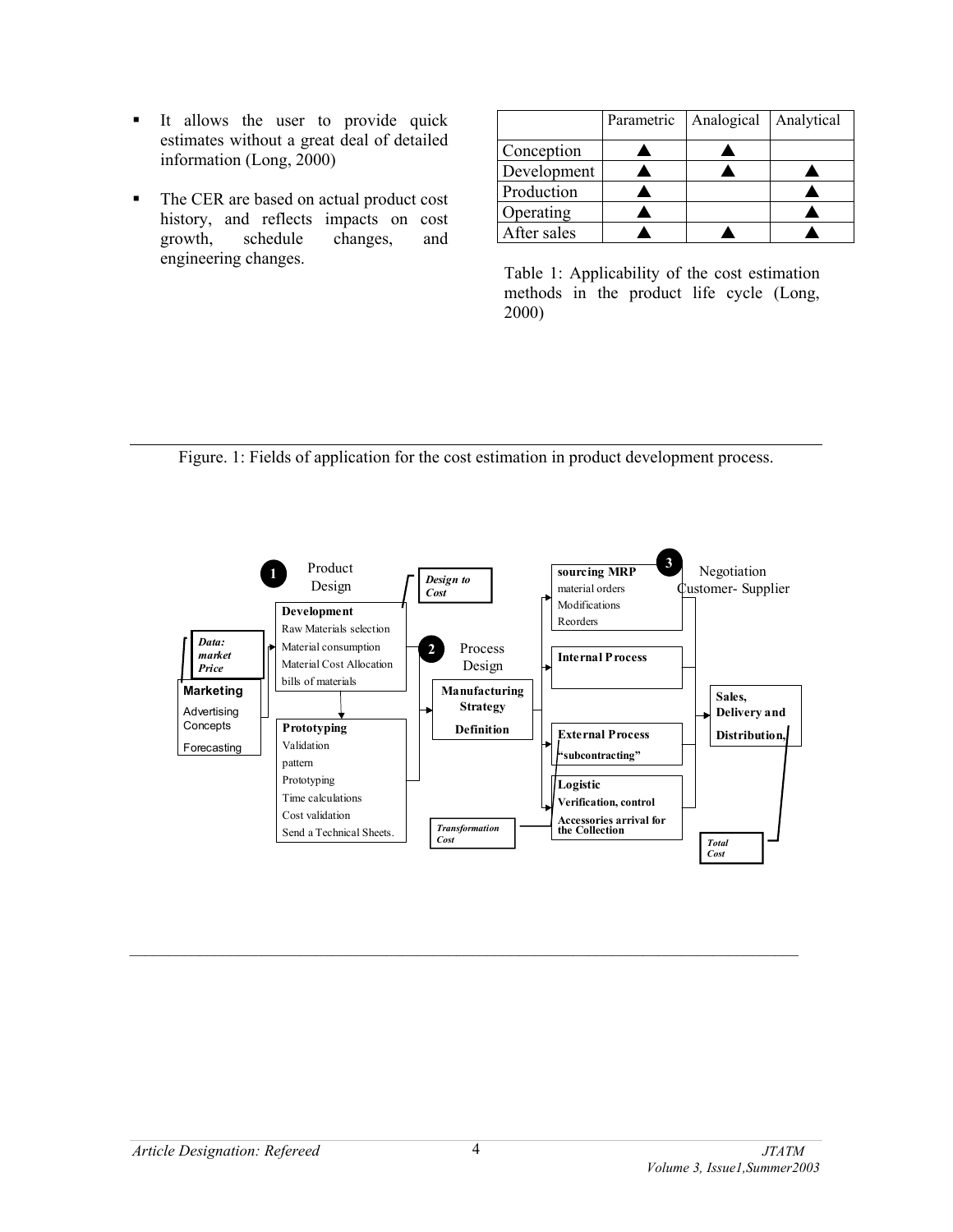These methods are not usable during the whole life cycle, some are better than others depending on the context. For instance, the application of analytical, as a complementary method, is that future cost can be predicted with a great deal of accuracy.

One can see in Table 1 the common distribution of the utilization of these different cost estimation methods during the successive phases in the life cycle of a product.

### **Application of Parametric Cost Models in the Product Life Cycle**

Figure 1 represents the typical textile product life cycle in the market. The product life cycle starts from customer or market intelligence until customer reception. In the early phase, the enterprise must take decisions to establish the product target prices and characteristics (aesthetics, structure and manufacturing). For realistic and useful cost estimation, the full product life cycle cost must be considered. Then, nontraditional cost related parameters may be included, as the learning curves, know how complexity, lot sizes, technological advances and maturity, source dependencies and risk assessments, in order to adjust historical cost and price trends (EACE, 2001).

There are three main decisional steps directly correlated to costing estimation: the product design phase, the definition of manufacturing strategy, and the quotation and negotiation process.

# **IV. Product design phase**

The cost estimation model allows to estimate the impact of different structural changes on the product (design to cost). At this stage, before the complete definition of the product, parametric models can correlate costs to the main characteristics of the design the product, in order to obtain an accurate cost estimation. It is also possible to link the cost estimation tools to the design system, either directly to production system. This reduces the

solicitation of cost experts without loss of precision, since a cost model captures their knowledge (Roy & Rush, 2001)

### **V. The definition of manufacturing strategy**

The parametric cost model can also be used in "make-or-buy" decisions for component parts and assemblies. It allows to understand the influence of different possibilities in an "offshore" strategy, in terms of lead time, production configuration and location, lot size, risk assessment and complexity of the product. This estimation must take into account all the cost components for each supply chain possibility, in order to:

- Build and evaluate different scenarios or variants
- Make economical evaluation of several suppliers
- Make strategic investment and technological choices

The cost estimation at this stage, usually includes analysis of material, time, and resource requirements.

#### **VI. The quotation and negotiation process**

The main gain expected in product development is to shorten response time and to improve accuracy when responding to a customer bid request or suppliers evaluation. This process can be done taking in to account the internal process complexity, or aggregated capacities in industrial clusters. Also, it must include other variables consuming resources such as: delivery time and delivery place, replenishment frequency, change in business environment conditions and risk evaluation.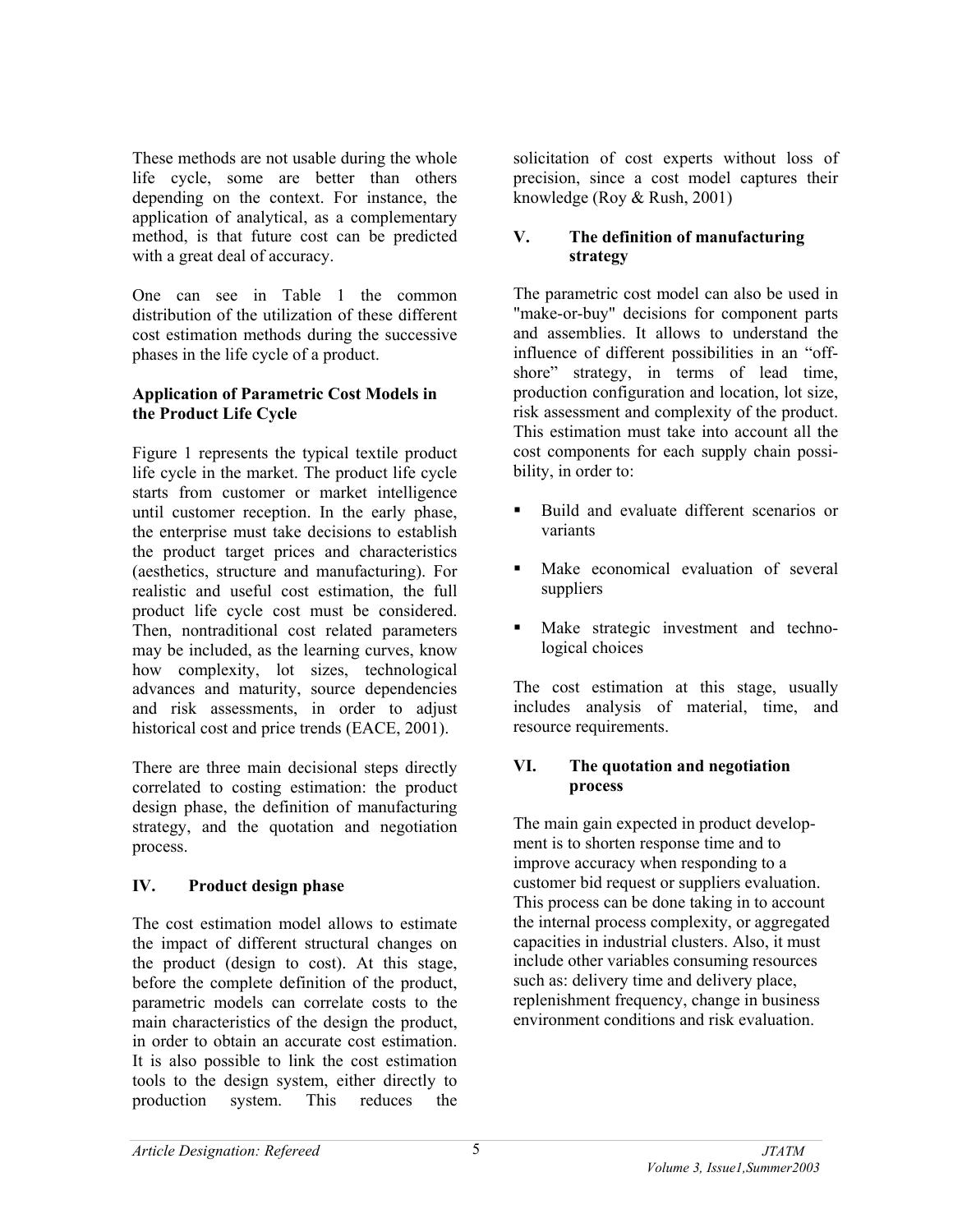#### Parametric Cost Modeling Steps

The parametric method involves collecting relevant historical data, and relating it to the final product to be estimated through the use of data analysis, mathematical and statistical techniques.

## **VII. Cost drivers selection**

The cost drivers are the characteristics of a product or item that have major effects on its cost. It may be a physical, functional, operational or other identifiable product properties and features (Fournier, 1997).

*Functional cost drivers:* relate to the product use, differentiation, quality level and behavior parameters.

*Physical cost drivers:* relate to measurable parameters as raw materials composition, the shape, the volume, or the number of components.

*Operational cost drivers:* relate to specific processes, technological level, and production system.

The cost drivers identification is a critical phase, because one will try to understand,

quantify and reproduce the technical knowhow of the experts to convert it into economical-managerial information (Farineau, 2001); (Roy & Rush, 2001). (Farineau, 2001), investigated the use of causal diagrams as a graphical support for a cost estimation workgroup, which also give a guide line for the structure of the CER.

## **VIII. Data collection**

Historical cost databases are necessary for the development, calibration and validation of models and CER's. This database must be normalized, and evaluated in economical terms. Different enterprise sources of information are the ERP systems, bill of materials, account and process databases. The main complexity is to establish homogeneous methods of allocation for design and indirect cost. Uniform definitions and collection of cost and technical information must be applied for economical and temporal corrections: for example corrections by inflation or interest rates.

The Activity Based Costing may be applied (Lee & Ryder 1996, Rush, et al, 2001) in order to organize the data collection process. But the data collection process should



Figure 2: CER's Accuracy versus the number of cost drivers in the model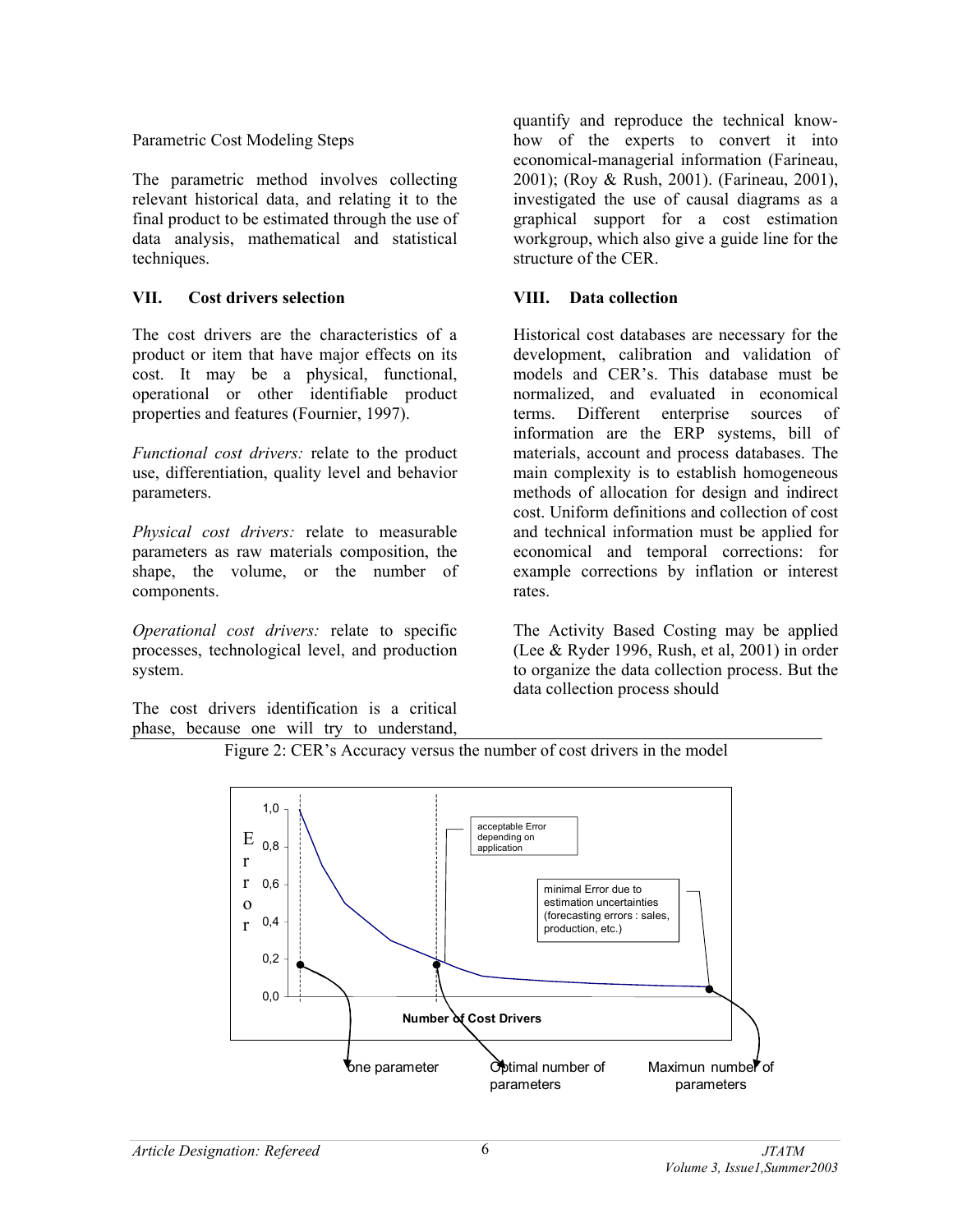be consistent with the accounting procedures and the cost accounting standards.

### **IX. Regression and curve fitting**

A CER is a mathematical expression, expressing cost as function of one or more cost driving variables. In fact, the problem is that the CER complexity increase as one moves from linear to non-linear relationship, and from a single cost driver to more than one cost drivers. But today, the necessary algorithms are well-known and widely available. The main methods to curve fitting are the multivariate regression techniques and cost improvement curve analysis (DOD, 1999). With the use of modern computer tools, it is possible to automatically investigate and test many combination of CER's mathematical forms (linear, logarithm, exponential). One can also use more advanced black-box modeling technique such as neural network if the loss of the readability of the cost model is acceptable.

# **X. Test of the CERs statistical quality**

Finally, we must verify the significance and accuracy of the cost estimation models through various statistical tests. The choice of the cost drivers can be statistically established and tested here, complementing their

qualitative identification by the cost experts in the previous section. The CER can be simplified by selecting only the most statistically significant terms, for example by using stepwise regression techniques.

## **XI. Selection of the best CER**

At this point, it is usual to obtain a great number of candidate models. In many cases, the statistical regression quality and estimation criteria are not sufficient. For their validation, the CERs must demonstrate reliability for an acceptable number of trials, and they should be representative of the database domain of application. It is also necessary to consider the technical coherence of the CER as defined by the experts in the application domain (Farineau et al, 2001).

At last, some input variables in the multiple regression do not have an important explanatory effect on the response. Then, it is a convenient simplification to keep only the statistically significant cost drivers in the model. The stepwise regression starts with all the terms in the model and removes the least significant terms until all the remaining terms are statistically significant. It is also possible to start with a subset of all the terms and then add significant terms or remove insignificant

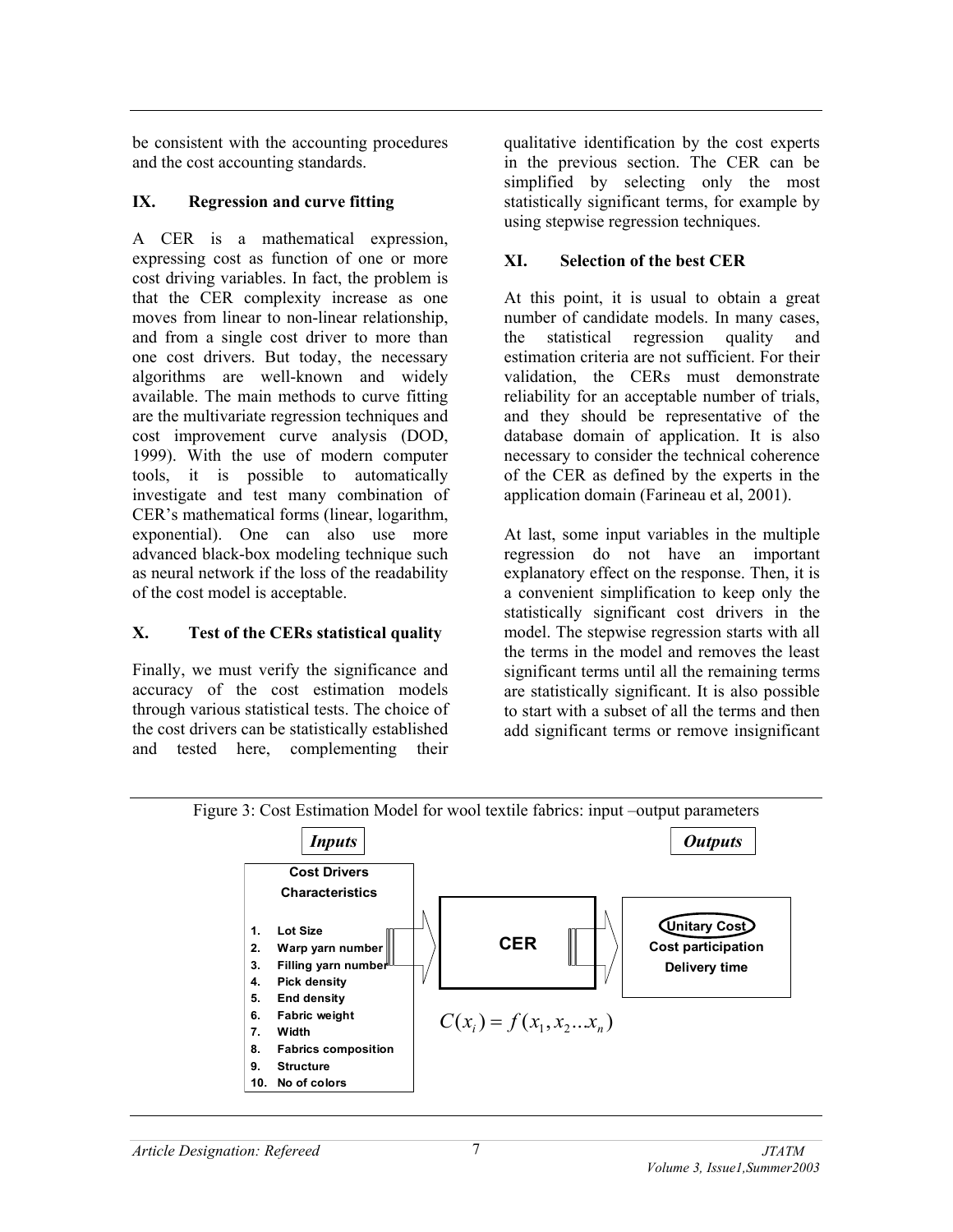terms. This process is stopped when the required accuracy is reached.

Evidently, more cost drivers lead to less errors (Figure 2). The construction of the CER model is flexible enough and allows to adjust its precision to the users need or to the available information in the design phase, where the product is not yet completely defined.

## **Application In The Textile Industry**

Our goal is to take in account the specificity of each enterprise, by capturing the product diversities, technological capabilities, and the economical constraints. For that, we will try to develop a CER which include not only the statistically most relevant cost drivers, but the technical coherence included in the experts point of view, and a optimal choice of cost drivers (Figure 3).

As an example, we studied an theoretical industrial application, in order to develop the analysis tools and methodologies. Table 2 shows the main descriptive characteristics for a wool fabric producer. The specific problem is to develop a cost estimation relationship for several design variations in product characteristics.

| Enterprise     | Wool fabrics producer      |
|----------------|----------------------------|
| Characteristic | Integrated mill (spinning, |
|                | weaving, dyeing)           |
| Products       | Wool fabrics and Wool-PES  |
|                | fabrics                    |
| Field of       | Design to cost             |
| application    |                            |
| Internal user  | Product designer           |

We recovered the product descriptive characteristics and the cost drivers suggested by the enterprise experts. This check list of cost drivers represent the feasible group of dependent variables, and the total cost is the independent variable.

At this step our goal is to build a *generalized*  representative model capturing the most relevant cost drivers based in independent (design) variables.

We used the methods as ordinary least squares regression and non-linear programming. The equations are represented in the generalized construct as linear, some may be non-linear (e.g. exponential) functional forms, depending on which functional form yields the 'best fit' to the data.

For a specific cost estimation problem, as we gain experience whith the procedures it was more easy to evaluate the quality and sensitiveness of the model. A general statistical quality criteria for linear or nonlinear models has been automatically calculated by using a number of statistical criteria such as  $(r^2)$  the determination coefficient, F-statistics, the Rmse, and SNER the normalized sum of residues (Fig 4 and Fig 5). These statistical criteria, enabling to evaluate the CER correlation; significance and precision. as:

SNER the normalized sum of residues

SNER = 
$$
\frac{\sum_{x=1}^{n} |e_i|}{\sum_{x=1}^{n} c_i}
$$
 (1.1)

RMSE (Root mean square error)

RMSE = 
$$
\sqrt{\frac{\sum_{i=1}^{n} (e_i)^2}{(n-p)}}
$$
 (1.2)

Here;

*ei* is the estimation error between the standard cost and the(model) CER Cost estimation for the *i*-th observation.

*n* is the number of independent variables *xi p* is the number of observations used to develop the model

*ci* is the validated standard cost for the *i*-th observation.

J

T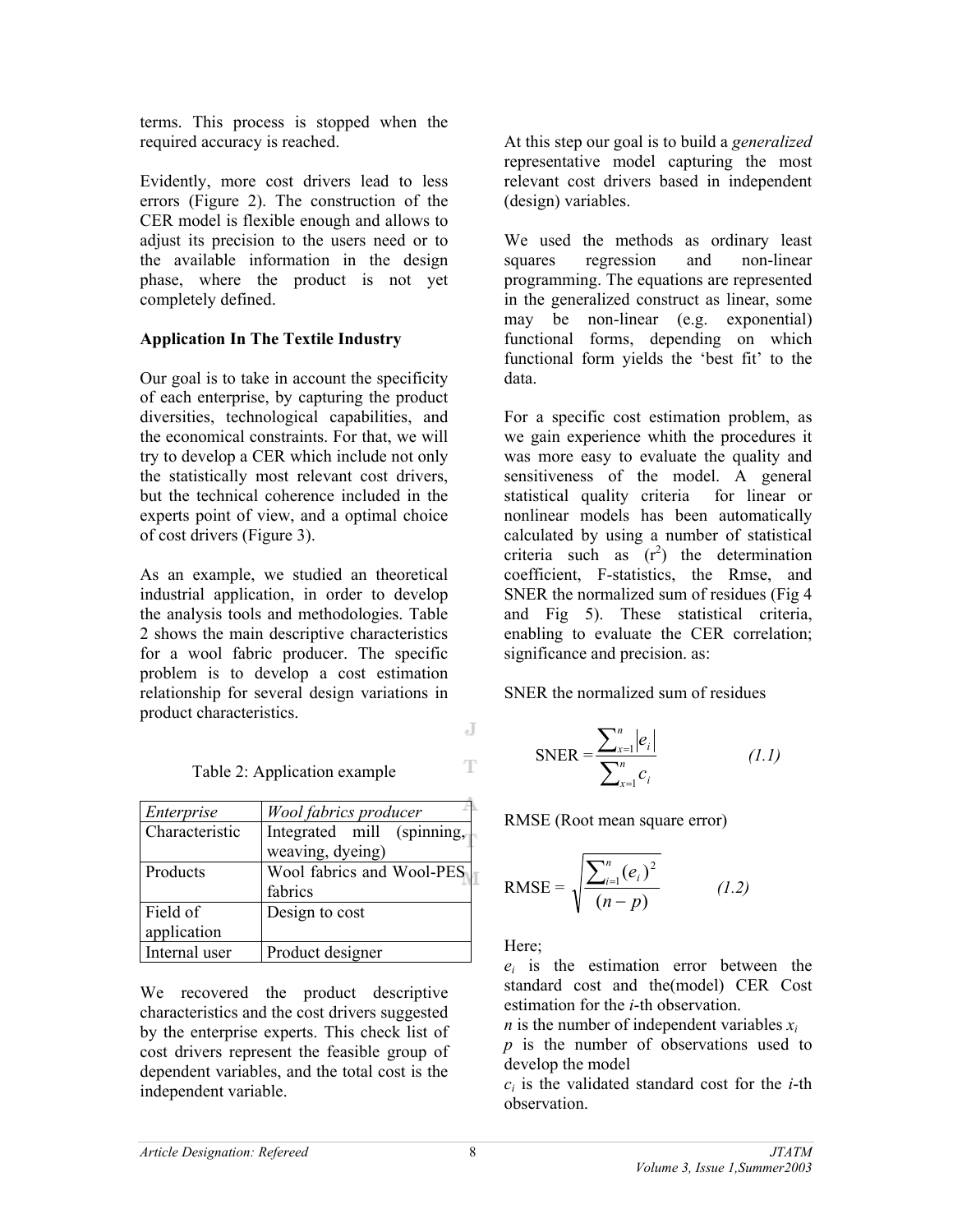Authors (DoD, 1999) mention that ideally, the analyst prefers a strong statistical model with a large number of observations, using the fewest number of variables to formulate the equation. As the initial model is judged to have performed satisfactorily using the tests just described, it needs to be simplified, if possible (Armstrong, 2001).

For that reason in our model we introduced criteria allowing to identify cost drivers which not have an important explanatory effect on the CER response. Our method, use minimal error based methods to reduce and optimize the CER, by adding cost drivers and evaluating criterions used to choice the best CER, the AIC (Aikake information criterion) and SBIC (Schwarz Information criterion) defined as :

AIC= 
$$
Log(1+2\frac{n}{p})RMSE^2
$$
 (1.3)  
SBIC=  $Log(RMSE^2) + \frac{n}{p}Log(p)$  (1.4)

(Armstrong, ibid) mentioned that the theory favors the SBIC, but there is limited empirical evidence to show any difference in practice.

We used both of them and as shows the Fig.6, in our case the SBIC (optimize the number of independent variables to estimate the cost). The advantage of these criterions is that it take into account not only the error performance, but the system complexity (Fiordaliso, 1999).

Figure 4: normalized sum of residues







Figure 6: Root mean square error



Finally a in order to verify the technical coherence, a method developed by Farianeu (2000), is applied. This technique resolves the problem of the consistency of the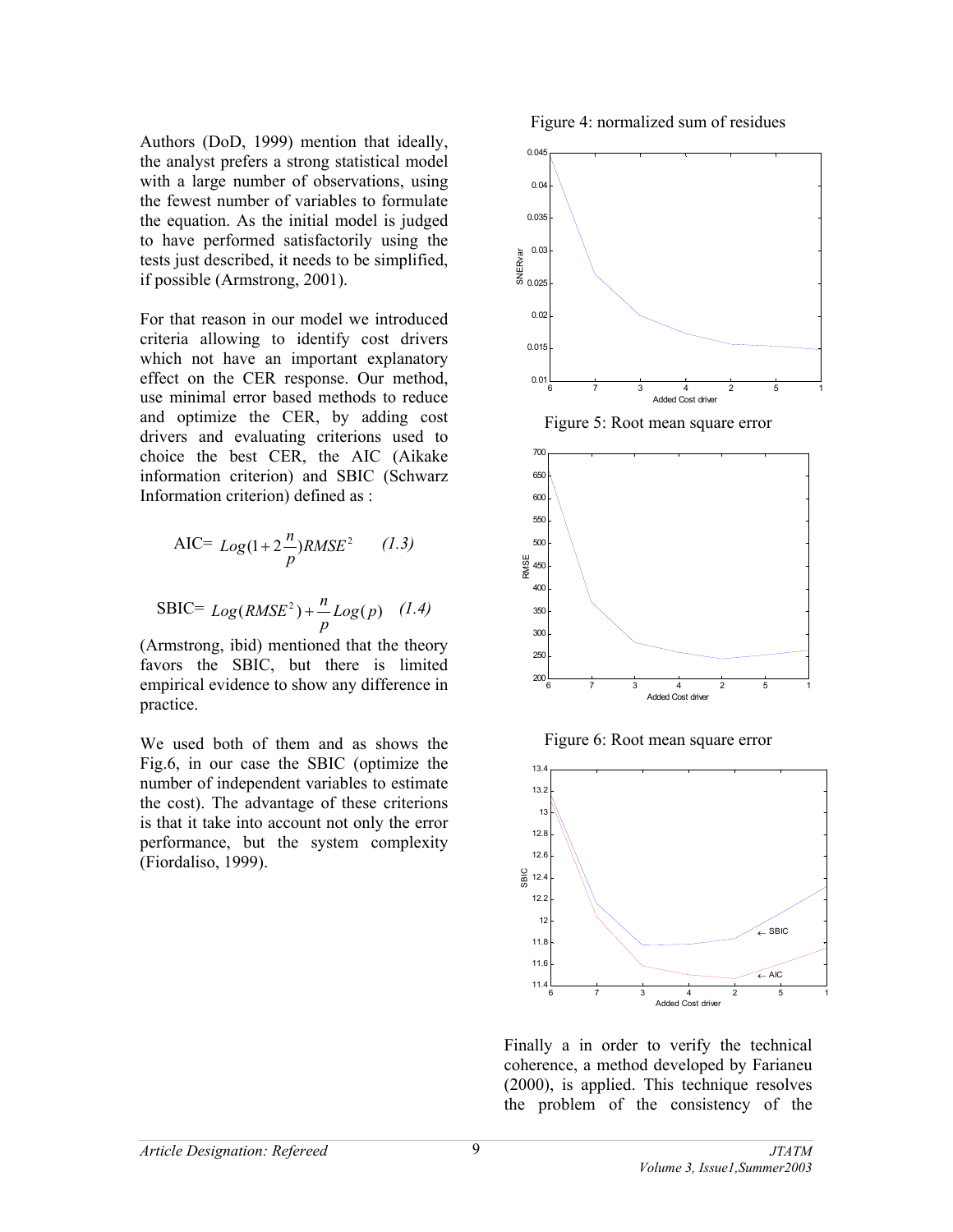regression result with the technical point of view. The main possibility to judge this technical coherence is to take into account the direction of influence (positive or negative) and the importance of regression parameters in the formula. Therefore, we will combine two types of information: the knowledge of experts, and the statistics on the sign, value and confidence interval for each parameter.

The application and computation of the algorithm for the CER development process, allows the evaluation of the statistical parameters of the CER as the correlation quality and significance, the precision, and the technical coherence. At the same time allow to have a quantitative evaluations of a group of candidate formulas.

The CER was validated by using it to estimate the total cost for a new group of wool fabrics. Figure 7 compares the prediction of total costs for this new group with their actual values. The circle around the estimation value represents the confidence interval.

#### Figure 7: CER's validation: Estimated cost vs. standard



In this example, we have computed a unique CER whereas the accuracy in the estimation depends on the products characteristics. Consequently, the distribution of estimation errors in the Figure 7 puts in evidence product families with similarities in cost and

technological parameters. Then, the CER must be adjusted and validated for each product family.

### **Conclusion And Perspectives**

The textile pipeline has a widespread variety of product styles and possibilities, company sizes, organizational characteristics and technologies. In spite of that fact, all of them share the textile chain complexity. The resources optimization and lead-time optimization have become enterprise priorities. In that sense, the total cost of a product must be known at the early design stage, with the maximum of accuracy in order to simplify the trial and error process.

Then the aim is to find the CERs that explain the correlation between not welldefined design data and final cost implications for specific textile applications.

This paper shows the application possibilities of the economic evaluation during the design phase through the Cost Estimation Relationships or parametric methods. We studied the design to cost as a decisional tool, the economical evaluation of the production options, and the quick negotiation.

We have developed and tested the CER in a common textile product as wool fabric, for the design to cost application, using as independent variables (cost drivers) physical parameters and product complexity, and the total cost as a dependant variable.

The generalization for different product families is under study. The use of these parametric estimating models, should provide many benefits, as a reduction in the time needed to develop, time to market, review and negotiation time for a new product.

However, as restrictions we found that the application of the parametric model requires: well-known and accurate cost historical data and the necessary study of the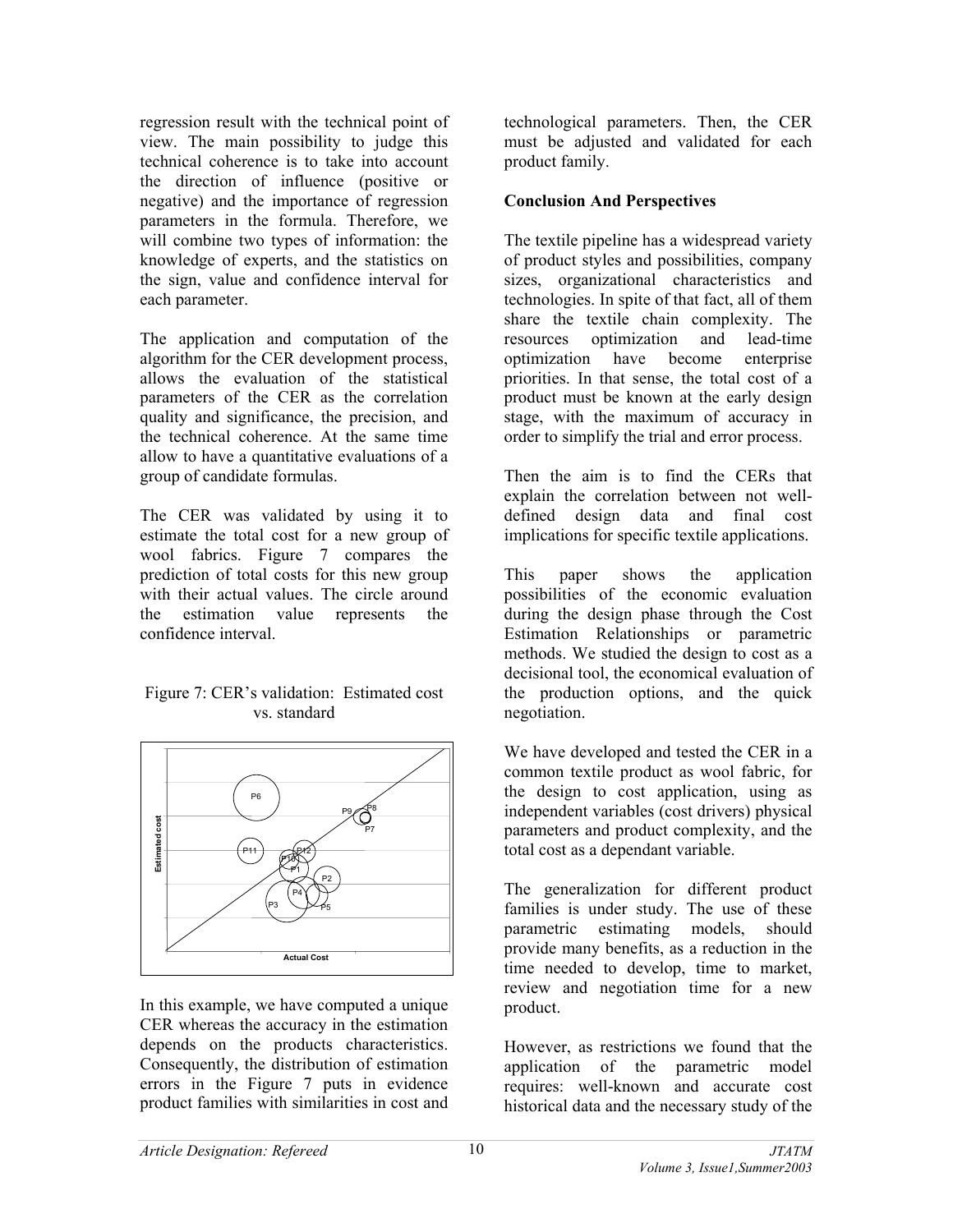total cost allocation for a textile product, the cost drivers for the main textile and garment cases and the economical impacts of these new estimation tools.

As future development perspectives, a field study was conducted to examine a group of textile and garment enterprises about their costing estimating practices and methods at the design stage. Integrated enterprises (design-facilities), high product variation and design maker enterprises were more concerned in the problematic of developing specific cost estimation models. The need for that kind of enterprises is to increase the flexibility capability by reducing the time to market for the product development phase. There are some specific subjects that are already being studied related to the application of parametric cost estimation:

- The integration of methods for the cost allocation, including the design cost and indirect cost for a textile supply chain like ABC costing techniques.

- The study and development of methodologies in order to identify and capture qualitative cost drivers and knowledge (Stenson, 2001), for applications in the field of technical textiles and garment textiles industries.

- The use of soft computing techniques such as fuzzy logic, neural networks and genetic algorithms in order to compare these techniques, against the CER methods for their adaptability to the textile complex.

Finally, we are looking for correlation between different design parameters and cost drivers for specific products. This interaction could allow the integration of the parametric cost estimation and the 3D and 2D CAD tools. This connection may enable to prepare a product or a collection more quickly and accurately.

#### **References**

Armstrong, J.S. Principles of Forecasting. A Handbook for researcher s and Practitioners. KAP Publishers.2001. pp334.

Department Of Defense, USA; *Parametric Estimating Handbook, Department Of Defense, USA*; Second Edition, Spring 1999.

Duverlie, P. *Etude et proposition d'une méthode d'estimation du coût de revient technique appliquée à la production mécanique et basée sur le raisonnement à partir de cas.* PhD Thesis, Université de Valenciennes et du Hainaut-Cambresis, June 1996.

Eace, *A capability Improvement Model for Cost Engineering,* EACE –The European Aerospace Cost Engineering Group– 2001. <http://www.anangle.demon.co.uk/eace/resou> rces.htm

Farineau T., *Etude et définition d'outils d'analyse économique en phase d'avantprojet appliqués a la production mécanique: Application aux coûts d'usinage*. PhD Thesis, Université de Valenciennes et du Hainaut-Cambresis, June 2001.

Farineau T., Rabenasolo B., Castelain J.-M., Meyer Y., *Choice Of The Best Cost estimation formula according to statistical criteria and technical consistency*. International Journal of Advanced Manufacturing Technology, 2000.

Farineau T., Rabenasolo B., Castelain J.-M., Meyer Y., Duverlie P., *Use of parametric models in an economic evaluation step during design phase*, The International Journal of Advanced Manufacturing Technology, vol. 17, p. 79-86, 2001.

Fiordaliso A. *Systèmes floues et Prévision de séries temporelles*. Hermes science Publications. Paris, 1999 p 136.

Fournier G., *Application de Modèles Mathématiques de Coût à la Détermination des Investissements dans l'Industrie Pétrolière*. PhD Thesis. Université de Bourgogne et Ecole Nationale Supérieure du Pétrole et des Moteurs. 1997.

Kaplan R., Cooper D., *The design of Cost Management Systems*. Text and cases. Prentice Hall 1998. chapter 2 p.57.